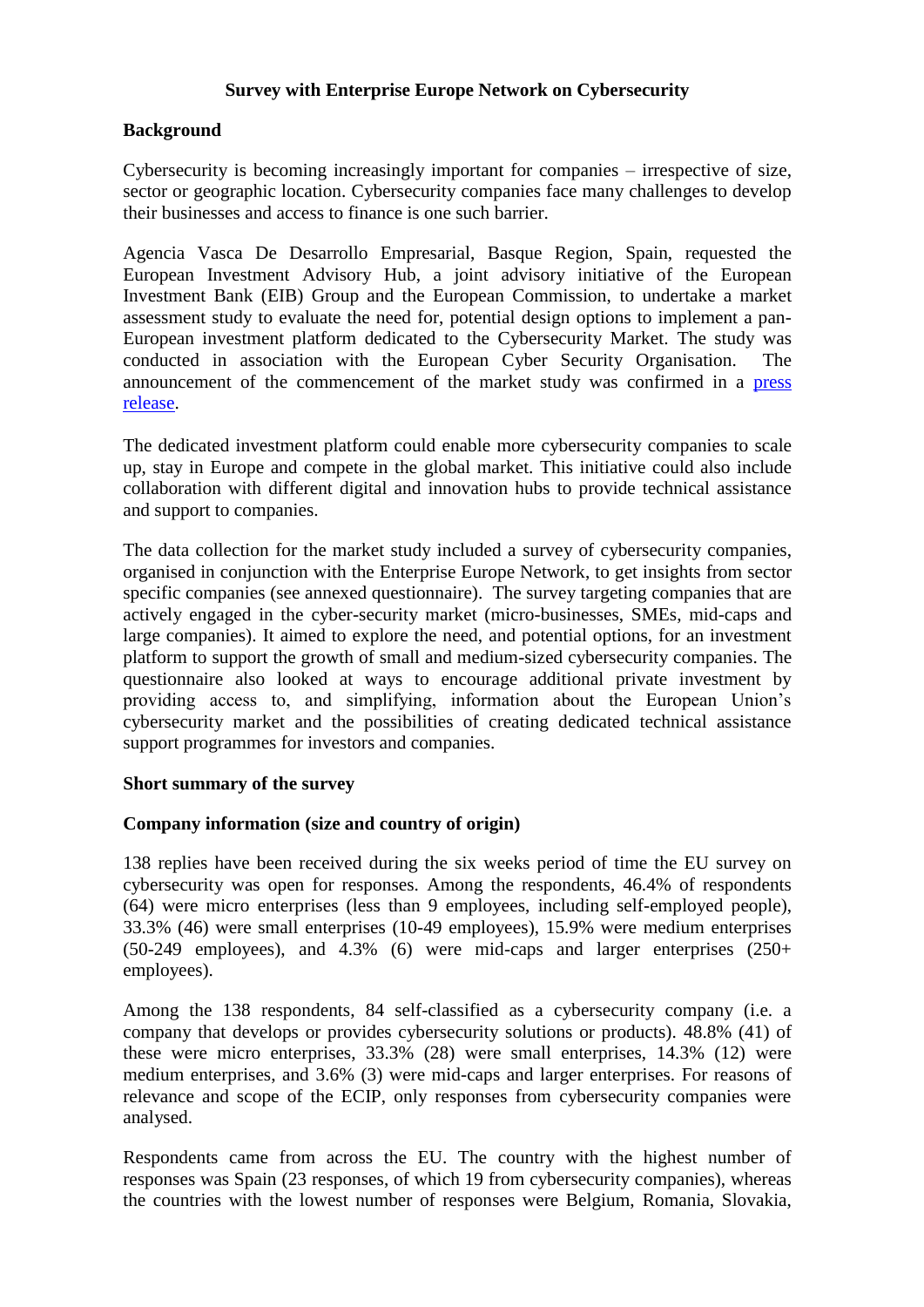Estonia, and Lithuania (1 response each). No responses were recorded from Sweden, Latvia, Denmark, Luxembourg, Ireland, and Bulgaria.

#### **1. Most relevant factors for the scale up and growth of the company**

Respondents were asked to rate the relevance of a series of growth factors from "Not relevant at all" to "very relevant".

The availability of debt financing was reported as relevant or very relevant by 31 respondents out of 84 (36.9%), whereas it was pointed as not relevant by 24 respondents (28.6%). Equity financing was relevant for 38 respondents (45.2%), and not relevant for 20 (23.8%). Technical assistance was relevant for 45 respondents (53.6%), whereas only 15 reported it as not relevant (17.9%). The availability of skilled workers was the most relevant factor for cybersecurity respondents, with 75 (89.3%) of them selecting it as either relevant or very relevant, with only 6 (7.1%) of them classifying it as lowly relevant or not relevant.

### **2. Main growth barriers for cybersecurity companies in Europe**

In addition to the growth factors, companies were asked to rate from "Not relevant at all" to "very relevant" a series of barriers that hinder the growth of cybersecurity companies in Europe. There barriers were lack of debt financing, lack of equity financing, fragmentation of the European market, fragmentation of the EU financing landscape, insufficient awareness of how to get access to appropriate finance, availability of qualified workforce, and uncertainty of the legislative framework. Although it might seem that the two questions are overlapping, they were kept separate as companies might not struggle with one given factor, but still recognise it as key for their growth (e.g. one company might not struggle hiring qualified employees, but recognises that its growth is heavily influenced by them).

For debt and equity financing, as well as for the availability of qualified workforce, respondents were very similar to the previous question on the growth factors, with equity financing scoring a bit higher than in the previous question (44, 52.4%, respondents found the lack of equity financing as a very relevant or relevant barriers for their growth). This showed consistency among responses.

The fragmentation of the EU market and of the financing landscape were defined as important barriers by 53 and 49 respondents, respectively (63.1% and 58.3%), thus showing the potential impact that addressing these two bottlenecks could have.

60 respondents (71.4%) reported that they have insufficient awareness on how to get adequate financing (whether it is EU schemes, national programmes, etc.), and 70 (83.3%) indicated that difficulties in finding qualified workforce limits their growth.

#### **3. Investment needs and types of financing**

Cybersecurity respondents provided heterogeneous answers when asked about their financial needs. The reported average financial need over the next 3-5 years ranged between  $\epsilon$ 10,000 and  $\epsilon$ 20 million per company. When considering only micro and small enterprises, the responses ranged from  $\epsilon$ 10,000 to  $\epsilon$ 10 million, with a median financial need of €500,000, and therefore mainly suitable for Seed and Series A financing. Medium companies reported higher financial needs, with a median need of around  $\epsilon$ 3 million, with some companies stating they would need up to  $\epsilon$ 15 million. These ticket amounts are in line with Series A deals, up to Series B. Finally, the only large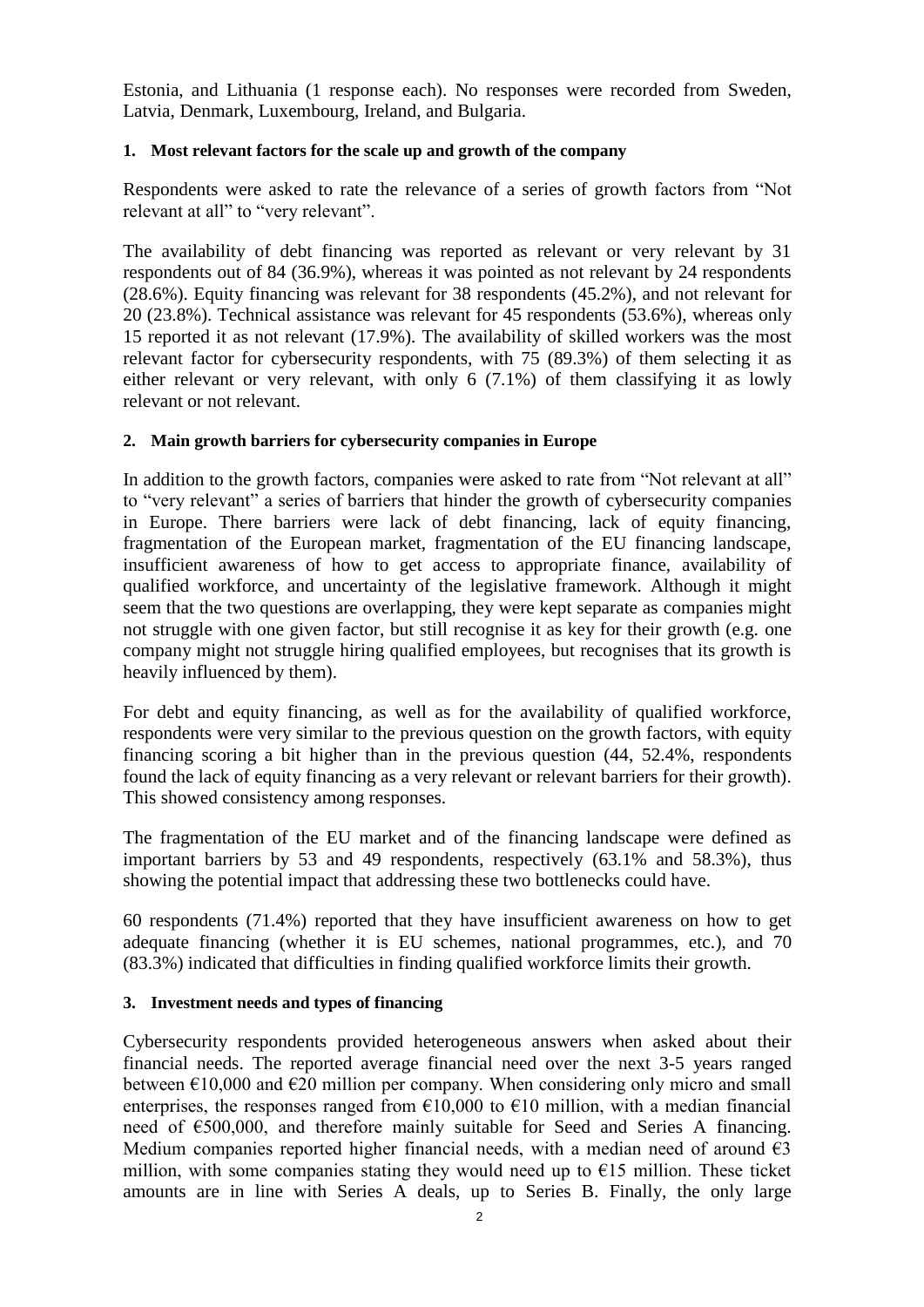cybersecurity company that provided an estimation of its financial needs reported these to be around  $\epsilon$ 20 million (Series C financing). Despite not providing a precise estimation of the financial needs of EU cybersecurity companies, these numbers provide an idea of the ticket sizes needed by companies.

In terms of types of financing, cybersecurity companies see equity as the source of financing that should cover the relative majority of their investment needs (on average, 41.7% of the financing mix). Own resources are the second source of financing (on average 38.3% of the financial mix), followed by bank loans (12.5%) and grants (10.0%).

Debt financing (bank loans) is not considered as a main source mainly because traditional financial institutions like commercial banks are reluctant to provide bank loans for cybersecurity projects. This is notably due to the challenge banks have to correctly assess

- the related risks (banks often do not employ cybersecurity specialists able to adequately appraise relevant projects and understand their characteristics and business potential),
- the lack of track record of the company, and
- the lack of collateral, since cybersecurity companies' main asset is intangible (e.g. the software that is being developed, which cannot be easily resold/used by the banks in case of missed repayments of the loan) or not yet existent (the start-up does not own office space, a building, or expensive machineries that can be taken by the bank in case of default of the loan).

Furthermore, the current market situation of low interest rates results in limited difficulties for those companies that are at the scale to seek debt financing. To confirm this, only 2 out of 15 medium and large cybersecurity companies, and 28 out of 69 micro and small companies that took part to the survey reported that bank financing is relevant for their growth and scale-up.

## **Next steps**

The EIBG and the European Commission will take into considerations the findings and the inputs provided by cybersecurity companies to design the structure and functioning of a potential European Cybersecurity Investment Platform. The survey results will be particularly relevant when defining the type of services and financing that a Platform could provide to maximise the impact in the EU cybersecurity ecosystem.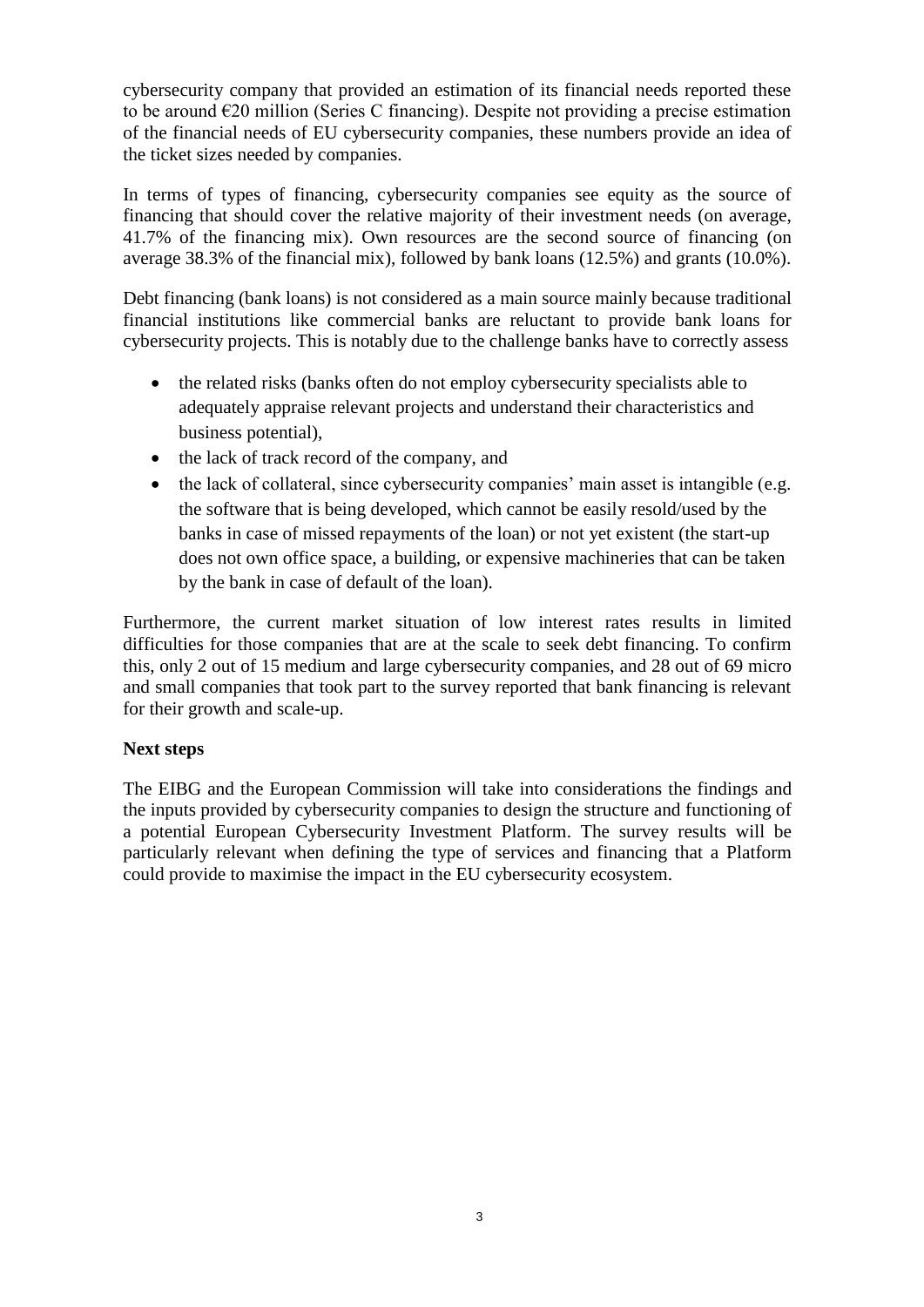# **Annex 1: Questionnaire: SMEs panel on Cybersecurity**

1a. Please specify your company's country(ies) of business activity

Country(ies):

- 1b. Please specify your company's size:
	- Micro enterprise / Self-employed (0-9 employees)
	- Small enterprise (10-49 employees)
	- Medium Enterprise (50-249 employees)
	- Mid-cap and bigger enterprises (>250 employees)
- 2. Is your company active in the cybersecurity market (i.e. your company provides/develops cybersecurity products/services)?
	- Yes
	- No
- 3. Please indicate which of the following types of solution your company usually works with. *[Put a cross in the relevant cells (for the solutions that your company works with), more than one option is possible]*

| <b>Type of solution</b> | $\mathbf X$ |
|-------------------------|-------------|
| Detection               |             |
| Identification          |             |
| Protection              |             |
| Recovery                |             |
| Response                |             |
| Authentication          |             |
| Other                   |             |

If other, please specify

- 4. What are the most relevant factors for the future scale-up and growth of your company? *[Please rate the options from "very relevant" to "not relevant at all"]*
	- a. Availability of financial support from banks (debt financing)
	- b. Availability of VC funds or other private investors (equity financing)
	- c. Technical assistance / advisory support on e.g. business plan, growth strategy, availability of funding etc.
	- d. Availability of staff with the right skills
	- e. Other support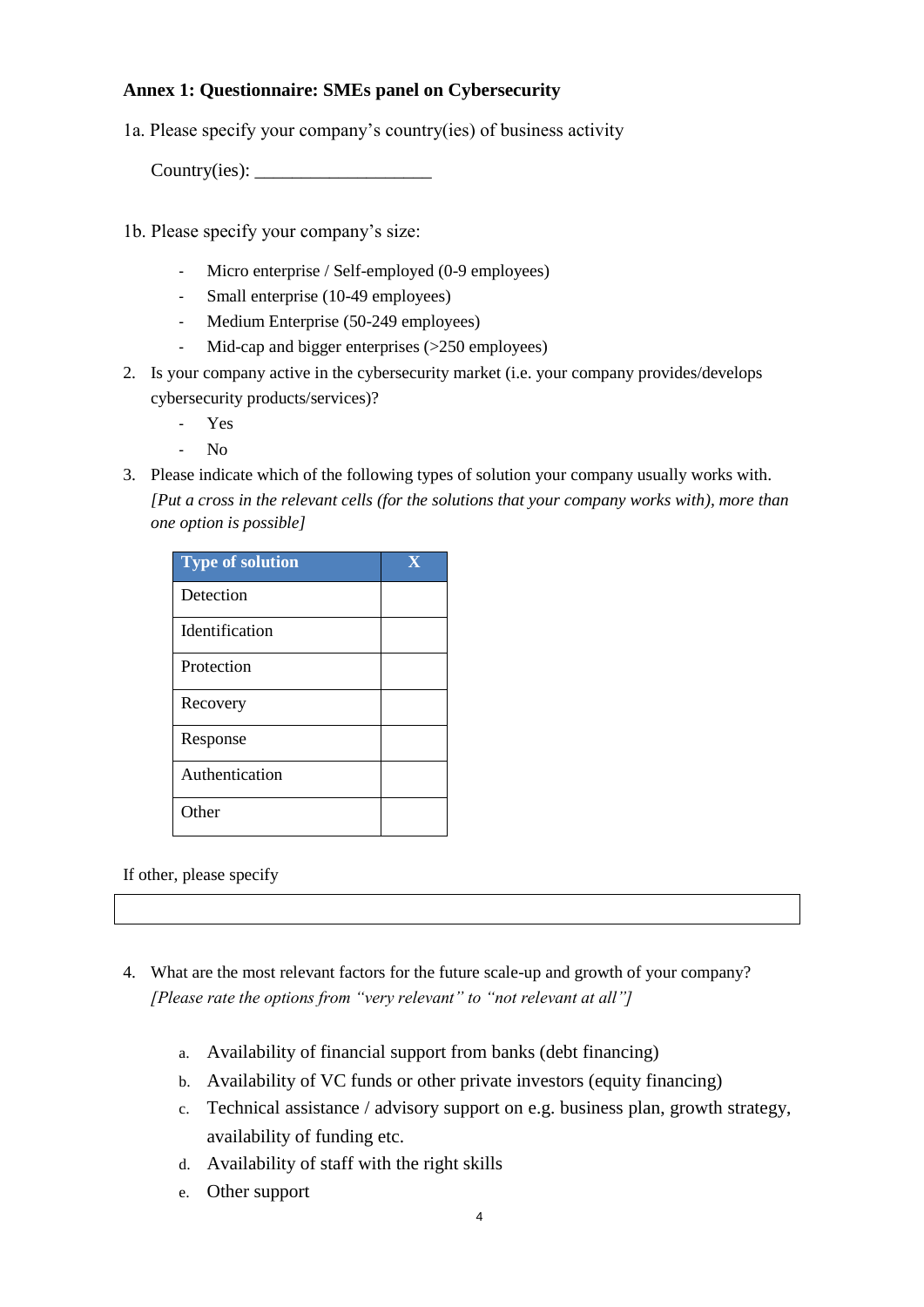Other support: please specify other types of support are relevant for growth and scaling up of your company

- 5. What are the main growth barriers for cybersecurity companies in Europe? *[Please rate the options from "very relevant" to "not relevant at all"]*
	- a. Lack of access to debt financing (i.e. loans from banks)
	- b. Lack of access to equity financing (i.e. from investment funds, business angels, etc.)
	- c. Fragmentation of the European market (i.e. different standards and laws among Member States)
	- d. Fragmentation of the EU financing landscape (i.e. small financing opportunities, often difficult to identify, and small investment tickets, unable to cover the needs, etc.)
	- e. Insufficient of awareness of how to get access to appropriate finance (i.e. national funding schemes, EU level etc.)
	- f. Significant challenge to source qualified skilled employees
	- g. Uncertainty/unclarity of the legislative framework
	- h. Insufficient know-how to enter international (non-EU) markets to source new customers
	- i. Others

Others: please specify which are the other main growth barriers for cybersecurity companies in Europe

6. Is the financing for cybersecurity companies sufficient in your country/region?

- a. Yes
- b. No

*If you answered no, please provide a comment to justify your response* 

7. What type of other local, national or EU-level non-financial support would you consider important for the growth, scale-up and expansion of cybersecurity companies in the EU? Please explain. *[open question]*

*\_\_\_\_\_\_\_\_\_\_\_\_\_\_\_\_\_\_\_\_\_\_\_\_\_\_\_\_\_\_\_\_\_\_\_\_\_\_\_\_\_\_\_\_\_\_\_\_\_\_\_\_\_\_\_\_\_\_\_\_\_\_\_\_\_\_\_\_\_\_\_\_\_\_\_*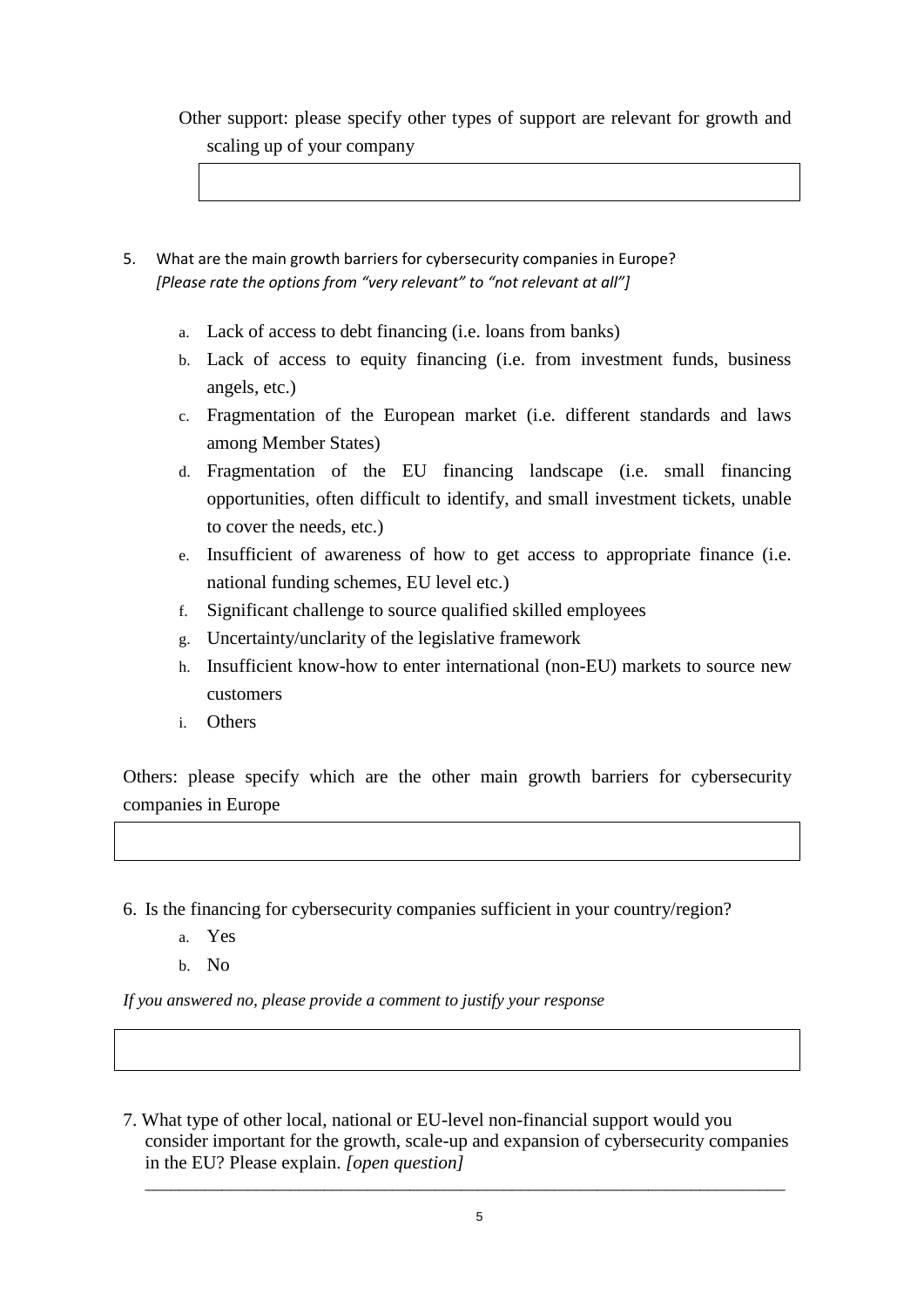| ________<br>________________________ | _______ |
|--------------------------------------|---------|
|                                      |         |
|                                      |         |
|                                      |         |
|                                      |         |
| _________<br>______                  |         |
|                                      |         |

- 8. Please provide an estimation of your company's investment needs for cybersecurityrelated activities (e.g. purchase of products/services, development of products/services, equipment, etc.) in the:
	- a. Short term  $(1-2 \text{ years})$ : EUR  $\qquad \qquad$
	- b. Medium term  $(3-5 \text{ years})$ : EUR
- 9. Please specify the financing mix (percentage) for your company's investment needs for cybersecurity-related activities (e.g. purchase of products/services, development of products/services, purchase of equipment etc.) over the next 3-5 years (medium term) for each of the following options *[The total should be 100].*
	- a. Debt (e.g. bank loans): \_\_\_ %
	- b. Equity:  $\%$
	- c. Grants: \_\_\_%
	- d. Own resources: %
	- e. Other type: %

If you mentioned other type, please specify which type

- 10. What would be the most suitable form of support for your company? *[Please rate the options from "very relevant" to "not relevant at all"]*
	- a. Additional finance (debt, equity or other)
	- b. Market intelligence (information on trends, legislative decisions, etc.)
	- c. Technical assistance (support in the development of the business plan, etc.)
	- d. Skills (support for hiring qualified workforce, upskilling of current employees, etc.)
	- e. Regulatory environment and legislation (both national and EU, etc.)
	- f. Others

If other forms of support are relevant to your company, please specify which ones: